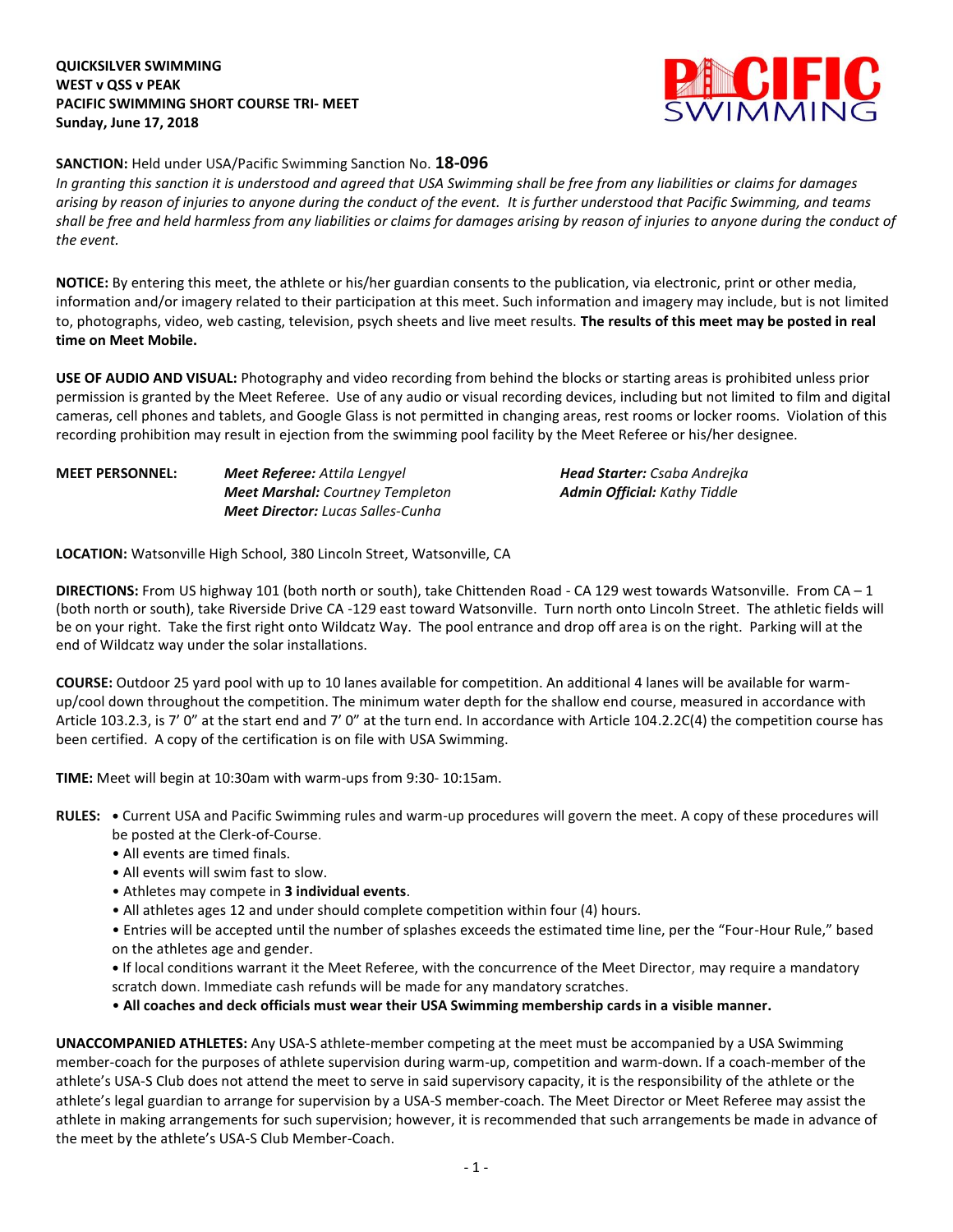**RACING STARTS:** Athletes must be certified by a USA-S member-coach as being proficient in performing a racing start, or must start the race in the water. It is the responsibility of the athlete or the athlete's legal guardian to ensure compliance with this requirement.

**RESTRICTIONS:** • Smoking and the use of other tobacco products is prohibited on the pool deck, in the locker rooms, in spectator

seating, on standing areas and in all areas used by athletes, during the meet and during warm-up periods.

• Sale and use of alcoholic beverages is prohibited in all areas of the meet venue.

- No glass containers are allowed in the meet venue.
- No propane heater is permitted except for snack bar/meet operations.
- All shelters must be properly secured.
- Changing into or out of swimsuits other than in locker rooms or other designated areas is prohibited.

• Destructive devices, to include but not limited to, explosive devices and equipment, firearms (open or concealed), blades, knives, mace, stun guns and blunt objects are strictly prohibited in the swimming facility and its surrounding areas. If observed, the Meet Referee or his/her designee may ask that these devices be stored safely away from the public or removed from the facility. Noncompliance may result in the reporting to law enforcement authorities and ejection from the facility. Law enforcement officers (LEO) are exempt per applicable laws.

 Operation of a drone, or any other flying apparatus, is prohibited over the venue (pools, athlete/coach areas, spectator areas and open ceiling locker rooms) any time athletes, coaches, officials and/or spectators are present.

**ELIGIBILITY:** • Athletes must be current members of USA-S and enter their name and registration number on the meet entry card as they are shown on their Registration Card. If this is not done, it may be difficult to match the athlete with the registration and times database. The meet host will check all athlete registrations against the SWIMS database and if not found to be registered, the Meet Director shall accept the registration at the meet (a \$10 surcharge will be added to the regular registration fee). Duplicate registrations will be refunded by mail.

• Athletes must be members of QSS, WEST, or PEAK. Unattached athletes who are current members of QSS, WEST, or PEAK may participate.

• Entries with **"NO TIME" will be accepted. Coaches should enter "coach verified" times in an effort to seed the meet as accurately as possible.**

• Disabled athletes are welcome to attend this meet and should contact the Meet Director or Meet Referee regarding any special accommodations on entry times and seeding per Pacific Swimming policy.

- Athletes 19 years of age and over may compete in the meet for time only, no awards. Such swimmers must have met standards for the 17-18 age group.
- The athlete's age will be the age of the athlete on the first day of the meet.

**ENTRY FEES:** \$4.00 per event plus an \$8.00 participation fee per athlete. Entries will be rejected if payment is not sent at time of request. No refunds will be made, except mandatory scratch downs.

**TEAM ENTRIES:** Clubs must complete entries through their team entry system (Team Unify or equivalent) by the Wednesday prior to the meet.

## **Make one team check payable to the host team:** QuickSilver Swimming

**CHECK-IN:** The meet will be pre-seeded.

**SCRATCHES:** Any athletes not reporting for or competing in an individual timed final event that they have entered shall not be penalized.

**AWARDS:** None.

#### **ADMISSION:** Free.

**SNACK BAR & HOSPITALITY:** A food truck may be available throughout the competition. Coaches and working deck officials will be provided dinner.